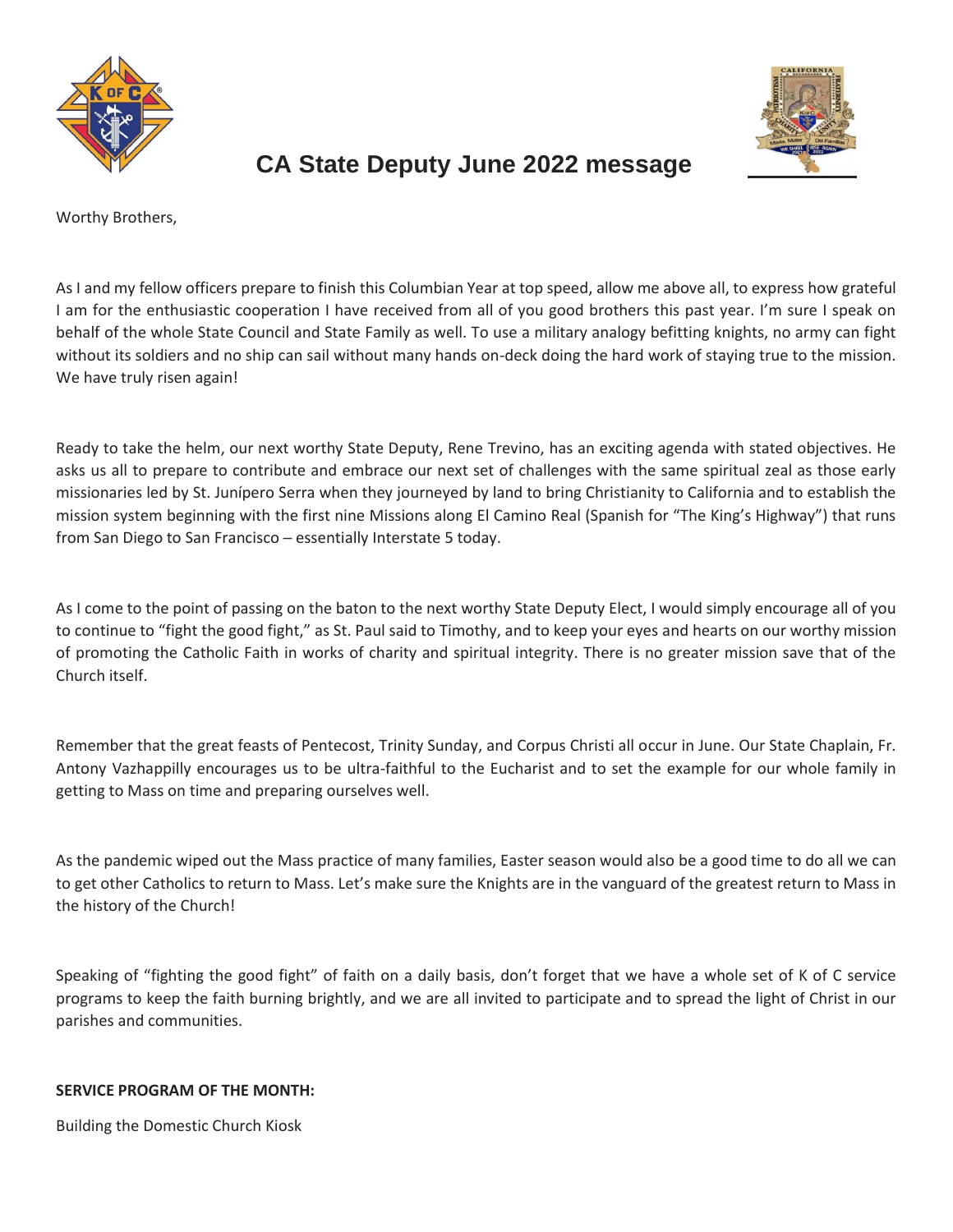(We need to help strengthen the domestic church, our families, by providing exceptional religious education materials to all Catholics.)

- 1. Faith Programs:
- Building the Domestic Church
- 2. Family Programs
- Family of the Month/Year
- 3. Community Programs
- Global Wheelchair Mission
- Leave No Neighbor Behind
- 4. Life Programs
- Ultrasound Program
- Pregnancy Center Support
- Special Olympics Summer Games

### **Reports/Forms/Events:**

- 1. Election of Council Officers held between May 1 and June 15
- 2. Report of Officers Chosen (#185) Due 6/30/22
- 3. Submit Columbian Award Application (SP-7)
- 4. Finalize Star Council Award Requirements
- 5. Organizational Meetings
- 6. Hold a Review of 2021-2022 Fraternal Year
- 7. DD Submission of Semi-Annual Report (#944) Due 6/30/22
- 8. Continue to submit Fraternal Programs Report Form (#10784)
- 9. It is not too late to submit the following:
	- a. Annual Survey of Fraternal Activities (#1728) Due 1/31/22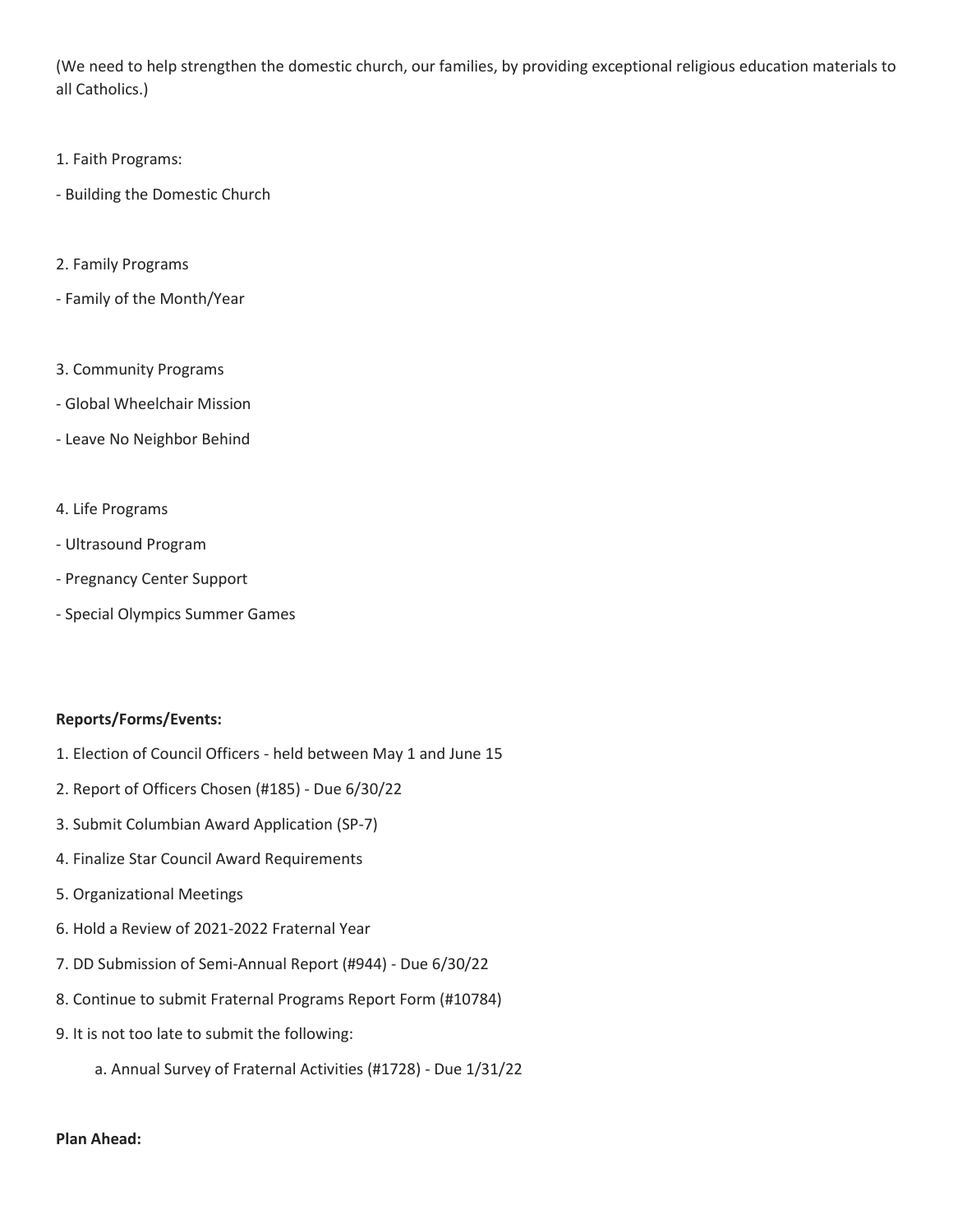- 1. Service Program Personnel Report (#365) Due 8/1/22
- 2. Installation of Council Officers
- 3. Determine what new program for the next fraternal year

#### **[Prayers in the Pew Monthly](https://secureservercdn.net/198.71.233.106/mml.507.myftpupload.com/wp-content/uploads/2022/05/PIP-NL-2022-Jun.pdf)**

I've attached the **June 2022 edition** of **[Prayers in the Pew Monthly.](https://secureservercdn.net/198.71.233.106/mml.507.myftpupload.com/wp-content/uploads/2022/05/PIP-NL-2022-Jun.pdf)** This month we examine the historical basis and terms of the Apostles Creed, which we recite at the beginning of every Rosary. The "Faith Fundamentals" section has a very interesting explanation of the "Four Marks of the Church" which are mystical signs that help us to recognize the Catholic Church as the one, true Church that Christ founded. We need to get this word out!

#### Also, make a special effort to:

- Read the short blurbs in the "Catechism Connection" section to understand how the Church expresses her own faith and what she means when she says, "We believe...."
- Participate in the Featured "Faith in Action" Program of the Month: **[Building the Domestic Church Kiosk.](https://secureservercdn.net/198.71.233.106/mml.507.myftpupload.com/wp-content/uploads/2022/05/PIP-NL-2022-Jun.pdf)**
- Embrace the Spiritual Challenge from our California State Chaplain, Fr. Antony Vazhappilly to get to Mass on time and worship the Body and Blood of Jesus Christ in the Blessed Sacrament. And much more....

Once again, brothers, thank you for your hard work to make this Columbian Year a successful, wonderful and memorable year. With the intercession of our Mother Mary, who is the Mother of All Families (Maria, Mater Dei Familias); St. Joseph, our Patron Saint; and our Founder, Blessed Michael J. McGivney, who serve as our inspirations, we will surely prevail and continue to rise up again!

Be absolutely assured of my ongoing prayers for you, your precious families, and your mission of life in Christ.

Vivat Jesus!

Dr. Noel Panlilio State Deputy 2021-2022 California State Council Knights of Columbus

**PS: Please send this message out to everyone including our council officers, council chaplains, and "all parishioners"**. **Prayers in the Pew Monthly is designed to distribute to every parishioner meeting them where they are. Councils should speak to the pastor to include in the bulletin printing, bulletin insertion, handouts, etc.**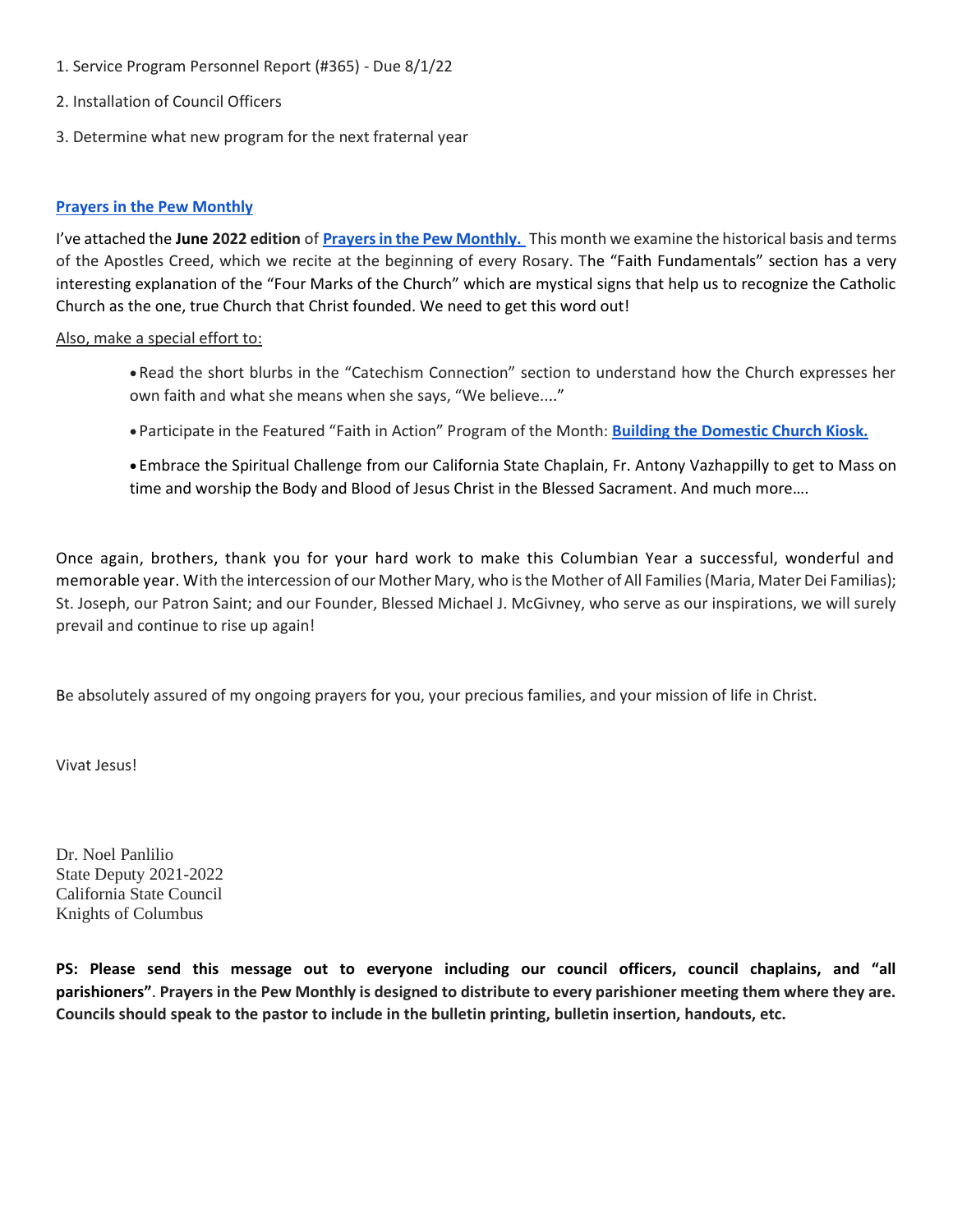# **¡SIGUE AVANZANDO!**

#### **Enlaces de mensajes de video:**

Mensaje del Diputado Estatal Junio 2022 - <https://youtu.be/Df4TLyVdvSE>

Mensaje del Capellán Estatal junio 2022 - <https://youtu.be/VX0WrY82aeU>

Oraciones en el banquillo para el mes de Junio 2022: [https://secureservercdn.net/198.71.233.106/mml.507.myftpupload.com/wp-content/uploads/2022/05/PIP-NL-](https://secureservercdn.net/198.71.233.106/mml.507.myftpupload.com/wp-content/uploads/2022/05/PIP-NL-2022-Jun.pdf)[2022-Jun.pdf](https://secureservercdn.net/198.71.233.106/mml.507.myftpupload.com/wp-content/uploads/2022/05/PIP-NL-2022-Jun.pdf)

"Caballeros, surgiremos nuevamente" - <https://www.youtube.com/watch?v=XbEGY4i9HwY>

#### **Enlaces de Fe en Acción:**

La Hora Santa (1er miércoles del mes, 7:00 PM a 8:00 PM): <https://www.youtube.com/c/KofCCaliforniaStateCouncil>

### **120ª Reunión Anual Estatal:**

Fotos y enlaces de video (ver y descargar): <https://www.californiaknights.org/california-annual-state-meeting/>

Dignos Hermanos,

Mientras mis compañeros oficiales y yo nos preparamos para terminar este año Colombino a toda velocidad, permítanme sobre todo expresar lo agradecido que estoy por la cooperación entusiasta que he recibido de todos ustedes, buenos hermanos, el año pasado. Estoy seguro de que hablo en nombre de todo el Concejo Estatal y también por la Familia Estatal. Para usar una analogía militar digna de los caballeros, ningún ejército puede luchar sin sus soldados y ningún barco puede navegar sin muchas manos que hagan el arduo trabajo de mantenerse fieles a la misión. ¡Realmente hemos surgido nuevamente!

Listo para tomar el timón, nuestro próximo digno diputado estatal, René Treviño, tiene una agenda emocionante con objetivos declarados. Nos pide a todos que nos preparemos para contribuir y abrazar nuestro próximo conjunto de desafíos con el mismo celo espiritual que aquellos primeros misioneros dirigidos por San Junípero Serra cuando viajaron por tierra para llevar el cristianismo a California y establecer el sistema de misiones comenzando con las primeras nueve misiones a lo largo de La Carretera del Rey, que va de San Diego a San Francisco, esencialmente la carretera interestatal 5 hoy.

Al llegar al punto de pasar el batón al próximo digno Diputado Estatal Electo, simplemente los alentaría a todos a continuar "luchando la buena batalla," como san Pablo le dijo a Timoteo, y a mantener sus ojos y corazones en nuestra digna misión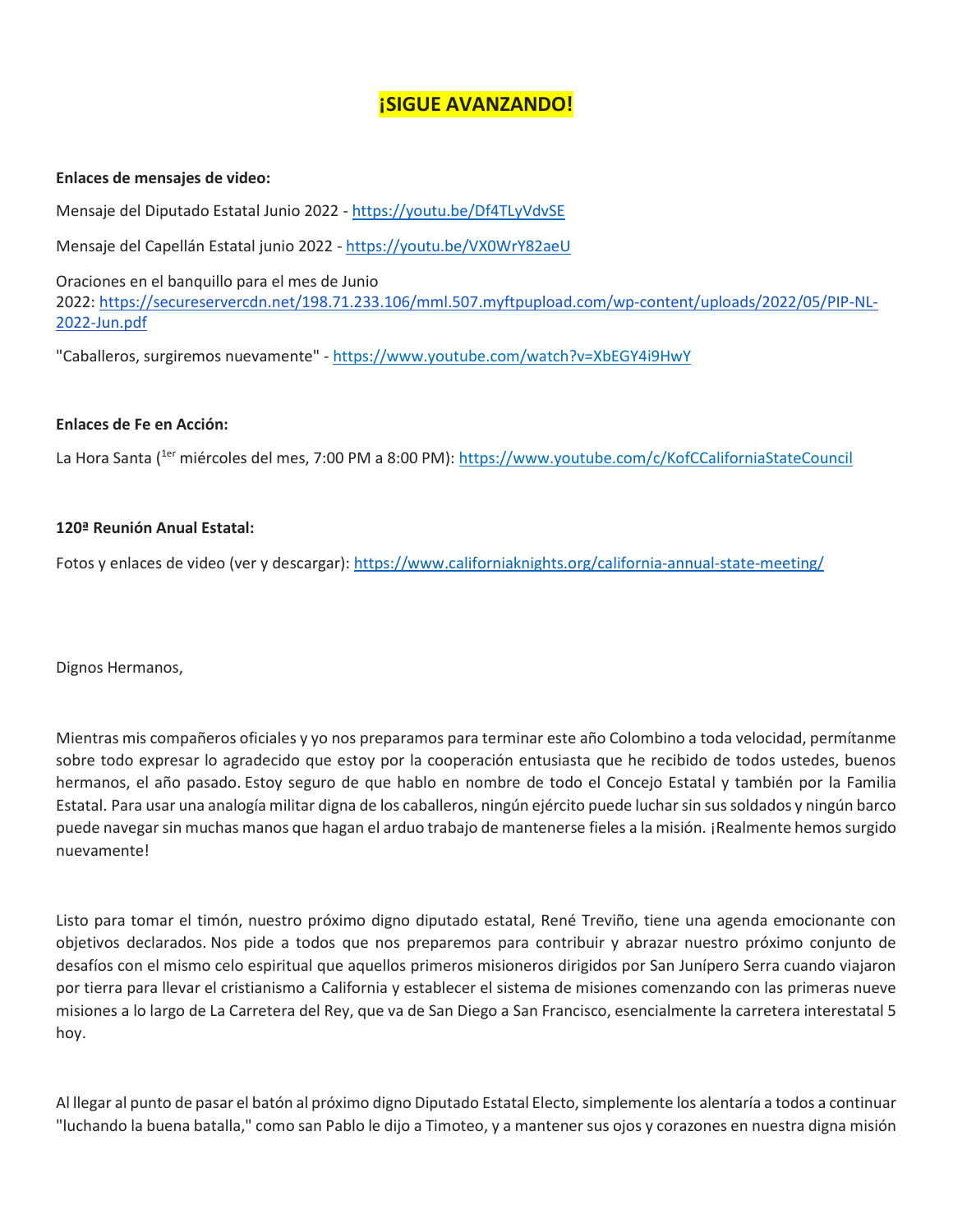de promover la Fe Católica en obras de caridad e integridad espiritual. No hay misión más grande que la de la iglesia misma.

Recuerde que las grandes fiestas de Pentecostés, el Domingo de la Trinidad y el Corpus Christi ocurren en junio. Nuestro Capellán del Estado, el P. Antony Vazhappilly, nos anima a ser ultra fiables a la Eucaristía y a dar el ejemplo a toda nuestra familia para llegar a la misa a tiempo y prepararnos bien.

A medida que la pandemia aniquiló la práctica de la misa de muchas familias, la temporada de Pascua también sería un buen momento para hacer todo lo posible para que otros católicos regresen a la misa. ¡Asegurémonos de que los Caballeros estén a la vanguardia del mayor regreso a la misa en la historia de la Iglesia!

Hablando de "pelear la buena batalla" por medio de practicar la fe diariamente, no olvide que tenemos todo un conjunto de programas de servicio los C de C para mantener la fe encendida, y todos estamos invitados a participar y difundir la luz de Cristo en nuestras parroquias y comunidades.

# **PROGRAMA DE SERVICIO DEL MES:**

Construyendo el quiosco de la iglesia doméstica

(Necesitamos ayudar a fortalecer la iglesia doméstica, nuestras familias, proporcionando materiales de educación religiosa excepcionales a todos los católicos).

- 1. Programas de fe:
- Construcción de la Iglesia Doméstica
- 2. Programas Familiares
- Familia del Mes/Año
- 3. Programas comunitarios
- Misión Global en Silla de Ruedas
- No dejes a ningún vecino atrás
- 4. Programas de vida
- Programa de Ultrasonido
- Apoyo al Centro de Embarazo
- Juegos Olímpicos Especiales de Verano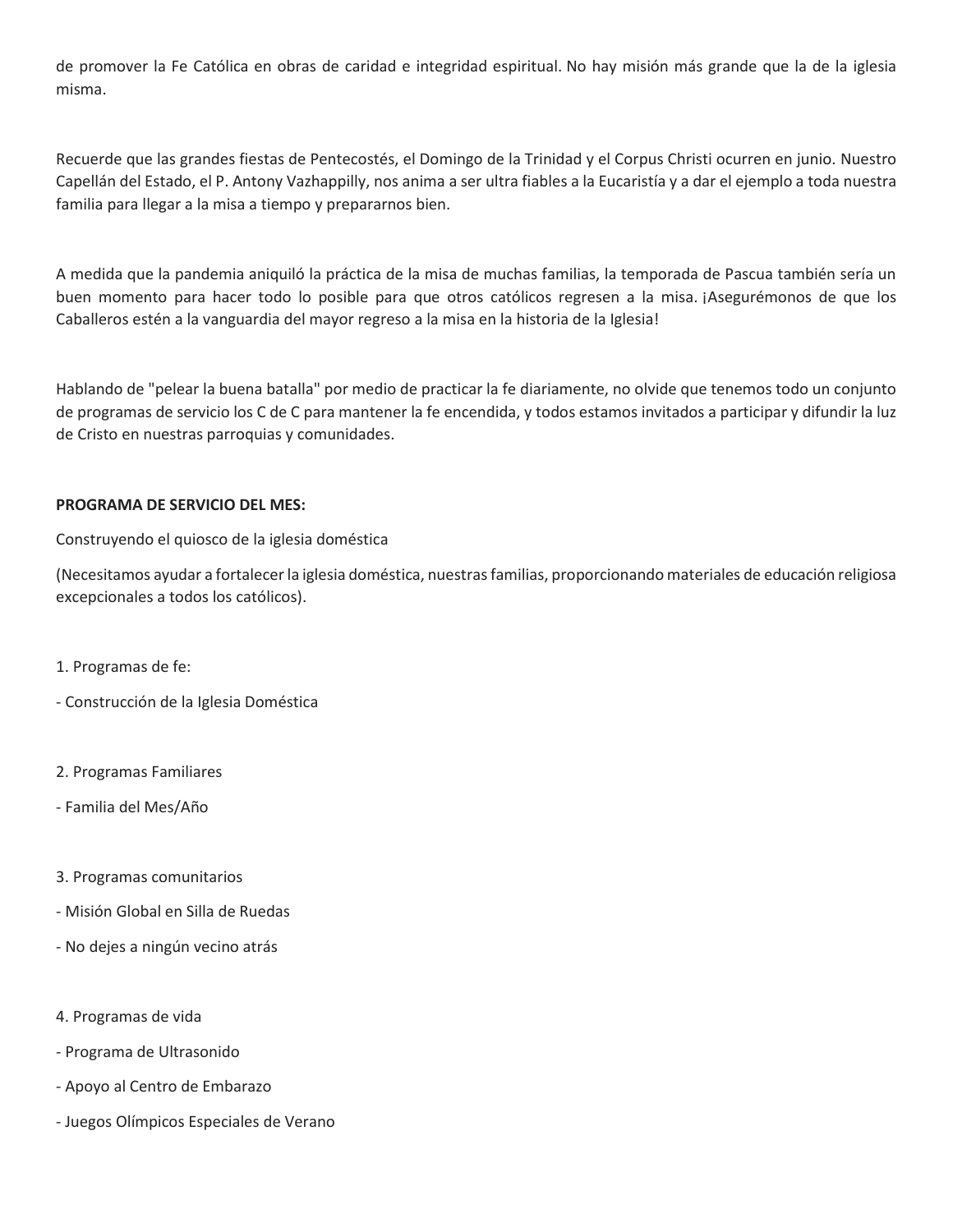# **Informes/Formularios/Eventos:**

- 1. Elección de la Mesa Directiva del Concejo celebrada entre el 1 de mayo y el 15 de junio
- 2. Informe de los oficiales elegidos (#185) Vencimiento 6/30/22
- 3. Presentar solicitud de adjudicación colombiana (SP-7)
- 4. Finalice los requisitos del premio Concejo Estrella
- 5. Reuniones de organización
- 6. Realizar una revisión del año fraternal 2021-2022
- 7. DD Presentación del Informe Semestral (#944) Vencimiento 6/30/22
- 8. Continúe enviando el Formulario de Informe de Programas Fraternales (#10784)
- 9. No es demasiado tarde para presentar lo siguiente:
- a. Estudio Anual de Actividades Fraternales (#1728) Fecha de vencimiento 31/01/22

### **Planifique con anticipación:**

- 1. Informe de Personal del Programa de Servicio (#365) Vencimiento 8/1/22
- 2. Instalación de los funcionarios del Concejo
- 3. Determinar qué nuevo programa para el próximo año fraternal

### **[Oraciones Mensuales en el Banquillo](https://secureservercdn.net/198.71.233.106/mml.507.myftpupload.com/wp-content/uploads/2022/05/PIP-NL-2022-Jun.pdf)**

### He adjuntado la edición de **junio** de **2022** de **[Oraciones Mensuales en el Banquillo](https://secureservercdn.net/198.71.233.106/mml.507.myftpupload.com/wp-content/uploads/2022/05/PIP-NL-2022-Jun.pdf)**

Este mes examinamos la base histórica y los términos del Credo de los Apóstoles, que recitamos al comienzo de cada Rosario. La sección "Fundamentos de la fe" tiene una explicación muy interesante de las "Cuatro Marcas de la Iglesia", que son signos místicos que nos ayudan a reconocer a la Iglesia Católica como la única y verdadera Iglesia que Cristo fundó. ¡Necesitamos correr la voz!

### Además, haga un esfuerzo especial para:

- Leer los breves anuncios en la sección "Conexión con el Catecismo" para comprender cómo la iglesia expresa su propia fe y qué quiere decir cuando dice: "Creemos. .."
- Participe en el Programa Destacado "Fe en Acción" del Mes: **[Construyendo el Kiosco de la Iglesia Doméstica.](https://secureservercdn.net/198.71.233.106/mml.507.myftpupload.com/wp-content/uploads/2022/05/PIP-NL-2022-Jun.pdf)**
- Acepte el desafío espiritual de nuestro capellán del estado de California, el P. Antony Vazhappilly para llegar a misa a tiempo y adorar el Cuerpo y la Sangre de Jesucristo en el Santísimo Sacramento. Y mucho más....

Una vez más, hermanos, gracias por su arduo trabajo para hacer de este año Colombino un año exitoso, maravilloso y memorable. Con la intercesión de nuestra Madre María, que es la Madre de todas las familias (María, Mater Dei Familias); San José, nuestro Santo Patrón; y nuestro Fundador, el Beato Michael J. McGivney, que sirven como nuestras inspiraciones, ¡Seguramente prevaleceremos y continuaremos surgiendo nuevamente!